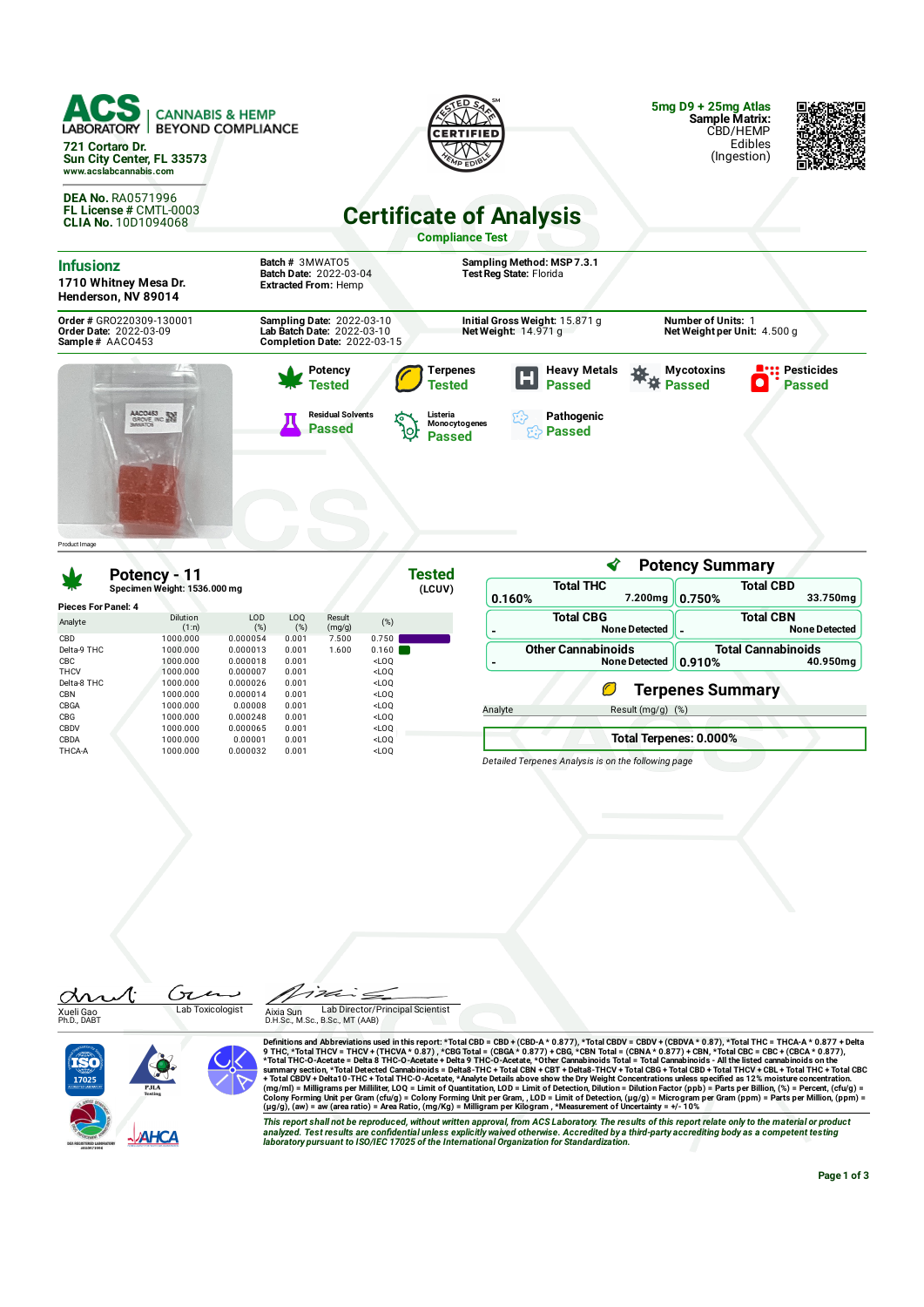

**721 Cortaro Dr. Sun City Center, FL 33573 www.acslabcannabis.com**

**DEA No.** RA0571996 **FL License #** CMTL-0003 **CLIA No.** 10D1094068

**DTIFIE** 

**5mg D9 + 25mg Atlas Sample Matrix:** CBD/HEMP Edibles

(Ingestion)

## **Certificate of Analysis**

**Compliance Test**

| <b>Infusionz</b><br>1710 Whitney Mesa Dr.<br>Henderson, NV 89014      |                        | Batch # 3MWAT05<br>Batch Date: 2022-03-04<br><b>Extracted From: Hemp</b>                      |         | Sampling Method: MSP 7.3.1<br>Test Reg State: Florida  |                                                    |                  |         |                            |  |
|-----------------------------------------------------------------------|------------------------|-----------------------------------------------------------------------------------------------|---------|--------------------------------------------------------|----------------------------------------------------|------------------|---------|----------------------------|--|
| Order # GR0220309-130001<br>Order Date: 2022-03-09<br>Sample# AACO453 |                        | Sampling Date: 2022-03-10<br>Lab Batch Date: 2022-03-10<br><b>Completion Date: 2022-03-15</b> |         | Initial Gross Weight: 15.871 g<br>Net Weight: 14.971 g | Number of Units: 1<br>Net Weight per Unit: 4.500 g |                  |         |                            |  |
| Terpenes<br>Specimen Weight: 1536.000 mg<br>Dilution Factor: 20.000   |                        |                                                                                               |         |                                                        |                                                    |                  |         | <b>Tested</b><br>(GC/GCMS) |  |
| Analyte                                                               | LO <sub>0</sub><br>(%) | Result<br>(mg/g)                                                                              | (%)     | Analyte                                                | LOQ<br>(%)                                         | Result<br>(mg/g) | (%)     |                            |  |
| $(+)$ -Cedrol                                                         | 0.002                  |                                                                                               | $<$ LOO | $(R)-(+)$ -Limonene                                    | 0.002                                              |                  | $<$ LOO |                            |  |
| Nerol                                                                 | 0.002                  |                                                                                               | $<$ LOO | beta-Myrcene                                           | 0.002                                              |                  | $<$ LOQ |                            |  |
| Geranyl acetate                                                       | 0.002                  |                                                                                               | $<$ LOQ | 3-Carene                                               | 0.002                                              |                  | $<$ LOQ |                            |  |
| Guaiol                                                                | 0.002                  |                                                                                               | $<$ LOO | alpha-Bisabolol                                        | 0.002                                              |                  | $<$ LOO |                            |  |
| Hexahydrothymol                                                       | 0.002                  |                                                                                               | $<$ LOQ | alpha-Cedrene                                          | 0.002                                              |                  | $<$ LOQ |                            |  |
| Isoborneol                                                            | 0.002                  |                                                                                               | $<$ LOO | alpha-Humulene                                         | 0.002                                              |                  | $<$ LOQ |                            |  |
| Isopulegol                                                            | 0.002                  |                                                                                               | $<$ LOQ | alpha-Phellandrene                                     | 0.002                                              |                  | $<$ LOQ |                            |  |
| Linalool                                                              | 0.002                  |                                                                                               | $<$ LOO | alpha-Pinene                                           | 0.002                                              |                  | $<$ LOO |                            |  |
| Ocimene                                                               | 0.000                  |                                                                                               | $<$ LOQ | alpha-Terpinene                                        | 0.002                                              |                  | $<$ LOQ |                            |  |
| Gamma-Terpinene                                                       | 0.002                  |                                                                                               | $<$ LOO | beta-Pinene                                            | 0.002                                              |                  | $<$ LOQ |                            |  |
| Pulegone                                                              | 0.002                  |                                                                                               | $<$ LOQ | Fenchone                                               | 0.002                                              |                  | $<$ LOQ |                            |  |
| Sabinene                                                              | 0.002                  |                                                                                               | $<$ LOO | Borneol                                                | 0.004                                              |                  | $<$ LOQ |                            |  |
| Sabinene Hydrate                                                      | 0.002                  |                                                                                               | $<$ LOQ | Camphene                                               | 0.002                                              |                  | $<$ LOQ |                            |  |
| Terpinolene                                                           | 0.002                  |                                                                                               | $<$ LOQ | Camphors                                               | 0.006                                              |                  | $<$ LOQ |                            |  |
| <b>Total Terpineol</b>                                                | 0.001                  |                                                                                               | $<$ LOO | Caryophyllene oxide                                    | 0.002                                              |                  | $<$ LOQ |                            |  |
| trans-Caryophyllene                                                   | 0.002                  |                                                                                               | $<$ LOQ | cis-Nerolidol                                          | 0.002                                              |                  | $<$ LOQ |                            |  |
| trans-Nerolidol                                                       | 0.002                  |                                                                                               | $<$ LOQ | Eucalyptol                                             | 0.002                                              |                  | $<$ LOQ |                            |  |
| Geraniol                                                              | 0.002                  |                                                                                               | $<$ LOQ | Farnesene                                              | 0.002                                              |                  | $<$ LOQ |                            |  |
| Fenchyl Alcohol                                                       | 0.002                  |                                                                                               | $<$ LOQ | Valencene                                              | 0.002                                              |                  | $<$ LOQ |                            |  |

**Total Terpenes: 0.000%**

| 茶水<br><b>Mycotoxins</b><br>Specimen Weight: 180.370 mg<br><b>Dilution Factor: 8.316</b> |              |                              |                                                                                                                                                                                                                                         |              |                              | <b>Heavy Metals</b><br>Passed<br>Specimen Weight: 247.300 mg<br>(LCMS)<br><b>Dilution Factor: 202</b> |              |              |                              |                                                                                             | <b>Passed</b><br>(ICP-MS) |                              |                     |  |  |  |
|-----------------------------------------------------------------------------------------|--------------|------------------------------|-----------------------------------------------------------------------------------------------------------------------------------------------------------------------------------------------------------------------------------------|--------------|------------------------------|-------------------------------------------------------------------------------------------------------|--------------|--------------|------------------------------|---------------------------------------------------------------------------------------------|---------------------------|------------------------------|---------------------|--|--|--|
| Analyte                                                                                 | LOQ<br>(ppb) | <b>Action Level</b><br>(ppb) | Result Analyte<br>(ppb)                                                                                                                                                                                                                 | LOQ<br>(ppb) | <b>Action Level</b><br>(ppb) | Result<br>(ppb)                                                                                       | Analyte      | LOQ<br>(ppb) | <b>Action Level</b><br>(ppb) | Result Analyte<br>(ppb)                                                                     | LOQ<br>(ppb)              | <b>Action Level</b><br>(ppb) | Result<br>(ppb)     |  |  |  |
| Aflatoxin B1                                                                            | h            | 20                           | <loo aflatoxin="" g2<="" td=""><td></td><td>20</td><td><math>&lt;</math>LOO</td><td>Arsenic (As)</td><td>100</td><td>1500</td><td><loq (pb)<="" lead="" td=""><td>100</td><td>500</td><td><loo< td=""></loo<></td></loq></td></loo>     |              | 20                           | $<$ LOO                                                                                               | Arsenic (As) | 100          | 1500                         | <loq (pb)<="" lead="" td=""><td>100</td><td>500</td><td><loo< td=""></loo<></td></loq>      | 100                       | 500                          | <loo< td=""></loo<> |  |  |  |
| Aflatoxin B2                                                                            |              | 20                           | <loo a<="" ochratoxin="" td=""><td></td><td>20</td><td><math>&lt;</math>LOO</td><td>Cadmium (Cd)</td><td>100</td><td>500</td><td><loo (ha)<="" mercury="" td=""><td>100</td><td>3000</td><td><math>&lt;</math>LOO</td></loo></td></loo> |              | 20                           | $<$ LOO                                                                                               | Cadmium (Cd) | 100          | 500                          | <loo (ha)<="" mercury="" td=""><td>100</td><td>3000</td><td><math>&lt;</math>LOO</td></loo> | 100                       | 3000                         | $<$ LOO             |  |  |  |
| Aflatoxin G1                                                                            |              | 20                           | $<$ LOO                                                                                                                                                                                                                                 |              |                              |                                                                                                       |              |              |                              |                                                                                             |                           |                              |                     |  |  |  |

⁄[: an Xueli Gao<br>Ph.D., DABT

Ź. Lab Toxicologist Lab Director/Principal Scientist Aixia Sun<br>D.H.Sc., M.Sc., B.Sc., MT (AAB)



Ćτ

Definitions and Abbreviations used in this report: \*Total CBD = CBD + (CBD-A \* 0.877), \*Total THCA \* 0.87), \*Total THC-B THCA + 0.877 + CBD + (CBDA \* 0.877), \*Total THCA + 0.877), \*Total THCA + 0.977 + CBD + (THCAA \* 0.87

This report shall not be reproduced, without written approval, from ACS Laboratory. The results of this report relate only to the material or product<br>analyzed. Test results are confidential unless explicitly waived otherwi